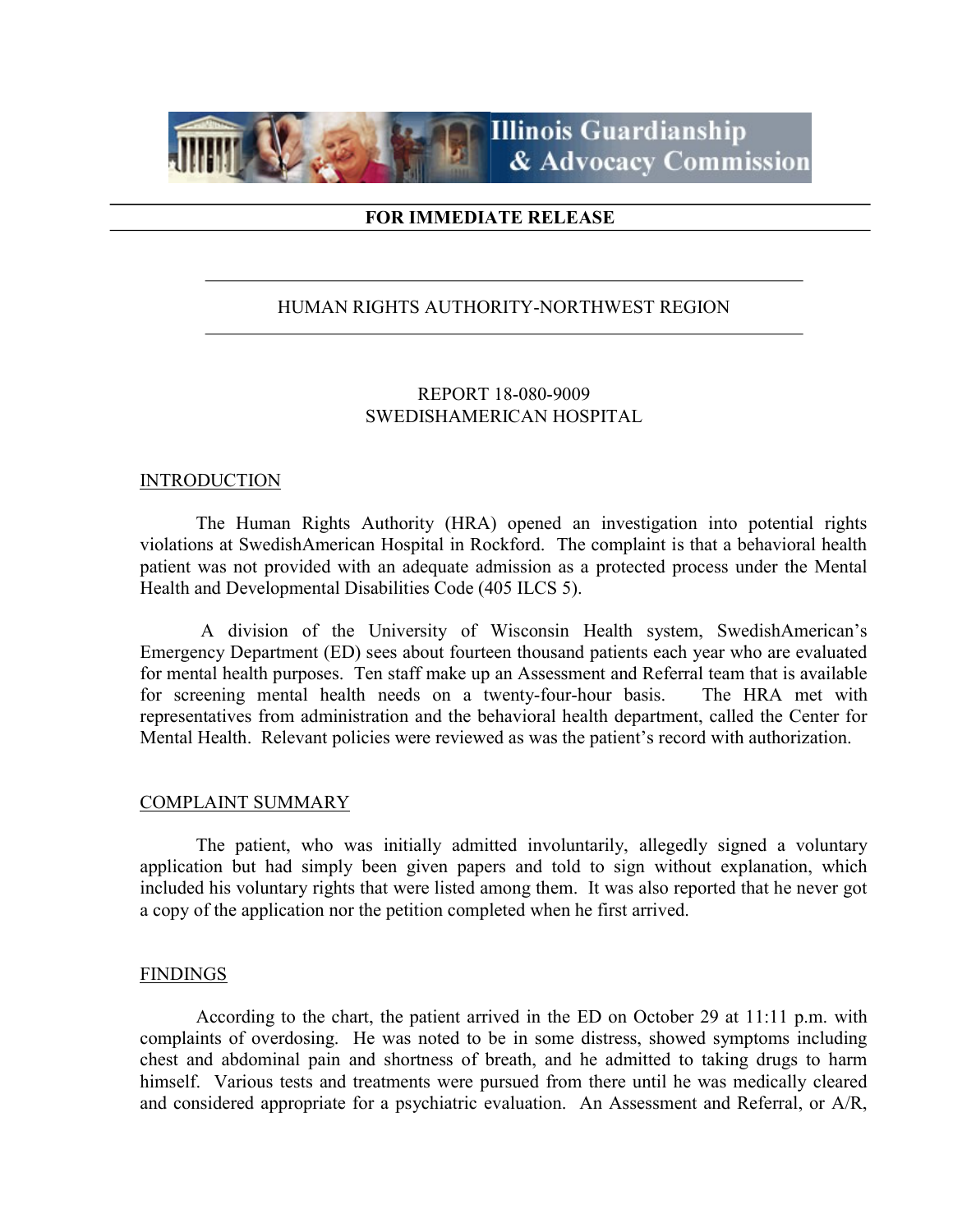counselor met with the patient the following morning, found him to be depressed and hopeless, and given his history determined he needed an involuntary admission.

 A petition was presented soon after his evaluation. It was completed on October 30 at 12:05 p.m. by a volunteer police officer who asserted that the patient had taken drugs to permanently knock himself out. The A/R counselor followed up at 1:45 p.m. by adding her signature to the petition, declaring that she covered the rights information and provided the patient with a copy of the entire document, which was within twelve hours of admission. An ED physician's certificate was done at 4:30 p.m., and the documents were promptly filed in court.

 An application for voluntary admission was entered in the record on the next day. It was signed by the patient and a behavioral therapist who verified that she found him clinically suitable for the admission, that she covered his voluntary rights and gave him a copy of the form. A change of status notice was sent to the courts.

There were no documented references to any incidents with staff over his admission documents, whether he was reluctant or refused to sign them, take copies, or have copies given to others of his choice.

 The A/R counselor was not available during our interviews, but the behavioral therapist and program administrators were able to explain their admission procedures. It was offered that in every case they cover applications and related rights info with the patients and ask if they have any questions. Included in the discussion is the right to request discharge, which is not automatic but may take up to five business days or initiate a petition and certificate. Patients are assessed for the capacity to understand that and to consent to the voluntary admission, typically by higher level staff such as the therapist or on consultation with physicians. Patients are given folders to keep their various documents and papers to themselves, and the staff are available at any time to answer questions about them. The therapist said that although she could not recall this specific patient, she would not have signed the voluntary application had she not gone over them and given copies. The same was suggested for the petition the counselor signed. It was not known if the patient was asked or if he requested copies of his petition to be forwarded to anyone of his choice.

 The HRA inquired about a "rights of individuals" form in the record that had blank signature lines. The staff said the A/R counselor should have completed that along with the other documents and had no explanation for it being left undone.

#### **CONCLUSION**

 The program's voluntary and involuntary admission policies are Code-compliant and include requirements to thoroughly explain admission and discharge rights and to provide timely copies respectively. Documentation is to be made whenever a patient refuses the forms.

 Under the Mental Health Code, "Upon [voluntary] admission the right to be discharged shall be communicated orally to the recipient and a copy of the application form shall be given to